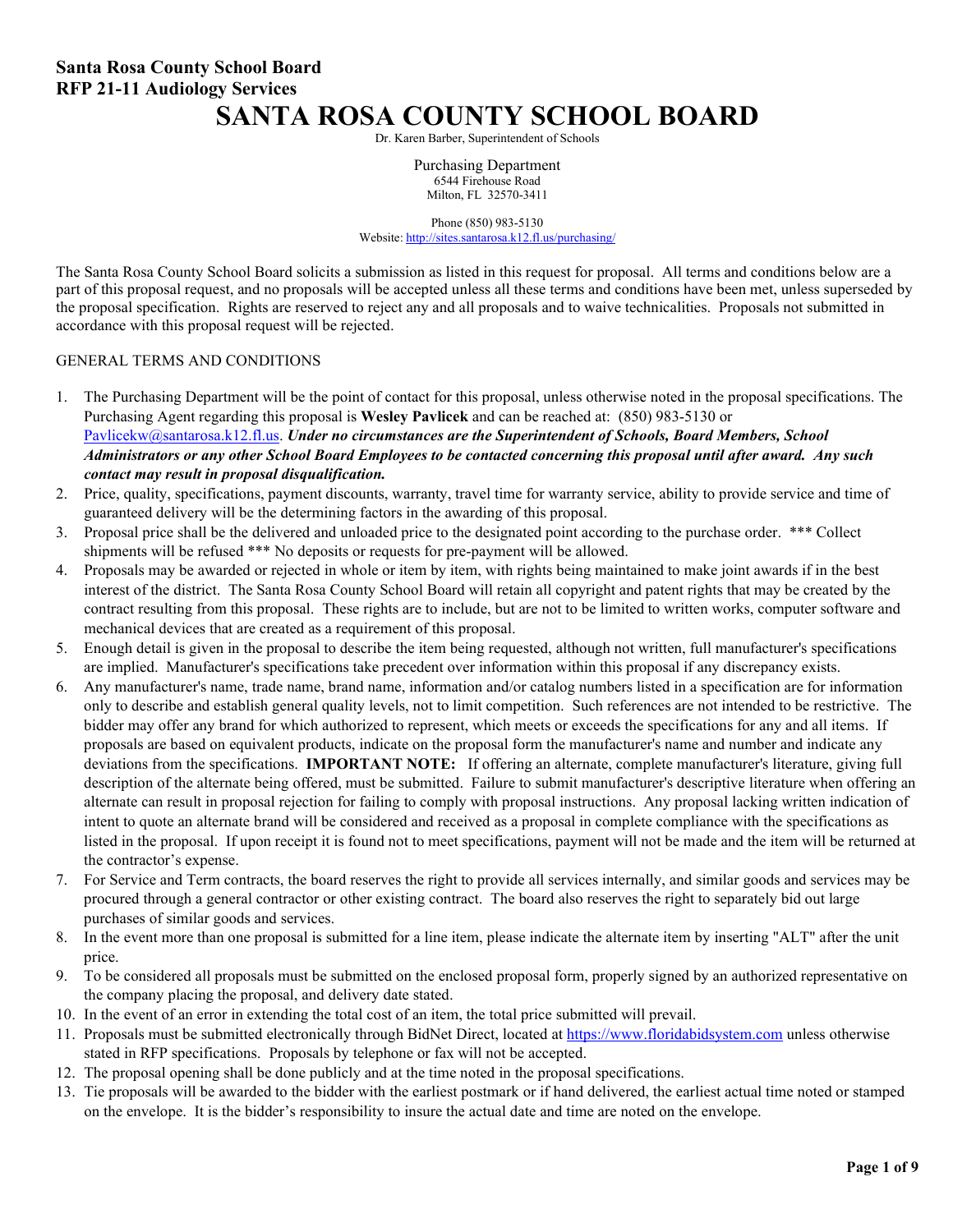#### **Santa Rosa County School Board RFP 21-11 Audiology Services**

- 14. A notice of intended decision will be posted in the office of the Purchasing Director one week prior to award. A notice of intended decision will be furnished only to bidders who supply a self-addressed, stamped envelope with their proposal or by downloading from the purchasing department internet web site at [http://sites.santarosa.k12.fl.us/purchasing.](http://sites.santarosa.k12.fl.us/purchasing) Bidders and interested parties may examine the proposal tabulations and files during normal business hours (public record) after proposals have been awarded.
- 15. Rights are reserved to purchase additional quantities at proposal price.
- 16. Based on School Board Polic[y 7.70 X,](https://sites.santarosa.k12.fl.us/policy/policy7_70.pdf) Direct Purchasing, the School District may elect to purchase materials and equipment included in a contractor's proposal directly from the supplier.
- 17. Payment will not be made until an order is completed in full.
- 18. The successful bidder will allow duly authorized representatives of the board, the Auditor General of the State of Florida, the Comptroller General of the United States, or other authorized representatives access to any books, documents, papers, and records of the bidder which are directly pertinent to this contract for the purpose of making audits, examinations, excerpts, and transcriptions.
- 19. When contract is federally funded, retention of all required records is to be for three years after grantees or sub grantees make final payments and all other pending matters are closed in accordance wit[h 2 CFR 200.333.](https://www.ecfr.gov/cgi-bin/text-idx?SID=bdb52ec3ce0528f0bfcdedb38a116425&mc=true&node=se2.1.200_1333&rgn=div8)
- 20. Failure to file a protest within the time prescribed in Section  $120.57(3)$ , Florida Statutes, or failure to post the bond or other security required by law within the time allowed for filing a bond shall constitute a waiver of proceedings under Chapter 120, Florida Statutes. All contact in this regard to be made exclusively with the Purchasing Department. In the event of litigation involving this contract, the venue shall be Santa Rosa County Florida. Arbitration will not be an acceptable means to resolve disputes.
- 21. Conflicts of interest as per  $F.S. 287.057(17)$ :
	- a. The contractor must provide in writing any potential conflict of interest, real or apparent, to the School District. This could include, but is not limited to any School Board Member or employee holding an office in the contract company.
	- b. Any employee of the contractor that may have a conflict of interest in the proposal, real or apparent, must recuse themselves from the submission process.
	- c. Failure to disclose any potential conflict of interest could result in disqualification of the vendors proposal as a nonresponsive bid or termination of the contract for cause if the contract has already been awarded.
- 22. Notice of noncompliance per [2 CFR Appendix II to Part 200\(A\)](https://www.ecfr.gov/cgi-bin/text-idx?SID=bdb52ec3ce0528f0bfcdedb38a116425&mc=true&node=ap2.1.200_1521.ii&rgn=div9) and [Florida Statute 287.058:](http://www.leg.state.fl.us/statutes/index.cfm?App_mode=Display_Statute&Search_String=&URL=0200-0299/0287/Sections/0287.058.html) should a contractor fail to fulfill obligations in part or whole of the contract award, the School Board will issue a Notice of Noncompliance to the contractor. The Notice of Noncompliance will detail the infraction(s), remedy(ies) and the date in which compliance must be met. Failure to correct the deficiencies after the issuance of the notice, the School Board will move to terminate the contract as outlined in paragraph 23 below.
- 23. Termination per [2 CFR Appendix II to Part 200\(B\)](https://www.ecfr.gov/cgi-bin/text-idx?SID=bdb52ec3ce0528f0bfcdedb38a116425&mc=true&node=ap2.1.200_1521.ii&rgn=div9) and [Florida Statute 287.058:](http://www.leg.state.fl.us/statutes/index.cfm?App_mode=Display_Statute&Search_String=&URL=0200-0299/0287/Sections/0287.058.html)
	- a. The School Board may terminate an agreement, in part or in whole, for its convenience or the failure of the bidder to fulfill contractual obligations. The School Board shall terminate by delivering to the bidder a written Notice of Termination specifying the nature, extent and effective date of the termination. Upon receipt of the notice, the bidder shall:
		- i. Immediately discontinue all services affected (unless the notice directs otherwise).
		- ii. Deliver to the School Board all information, papers, reports and other materials accumulated or generated in performing the contract, whether completed or in progress.
	- b. If the termination is for the convenience of the School Board, the School Board shall only be liable for payment for services rendered before the effective date of the termination.
	- c. If the termination is due to the failure of the bidder to fulfill its obligations under the contract, The School Board may:
		- i. Require the bidder to deliver any work described in the Notice of Termination.
		- ii. Take over and prosecute the same to completion by contract of otherwise and the bidder shall be liable for any additional cost incurred by the School Board.
		- iii. Withhold any payments to the bidder for purpose of set-off or partial payment, as the case may be, of amounts owed by the School Board to the bidder.
	- d. In the event of termination for cause, the School Board shall be liable to the bidder for reasonable costs incurred by the bidder before the effective date of the termination. Any dispute shall be decided by the School Board's Director of Purchasing and Contract Administration.
- 24. (Service proposals only) Insurance required to be carried shall include:
	- a. Insurance
		- i. The Company shall furnish proof of the following insurance to the Board by Certificate of insurance.
		- ii. The Certificate of Insurance shall state that the School Board, including its agents and employees, are additional insureds under the policy or policies.
		- iii. The Company shall provide Certificates of Insurance to the District's Risk Manager at 6032 Hwy 90, Milton, FL, 32570 prior to the start of any work under this contract.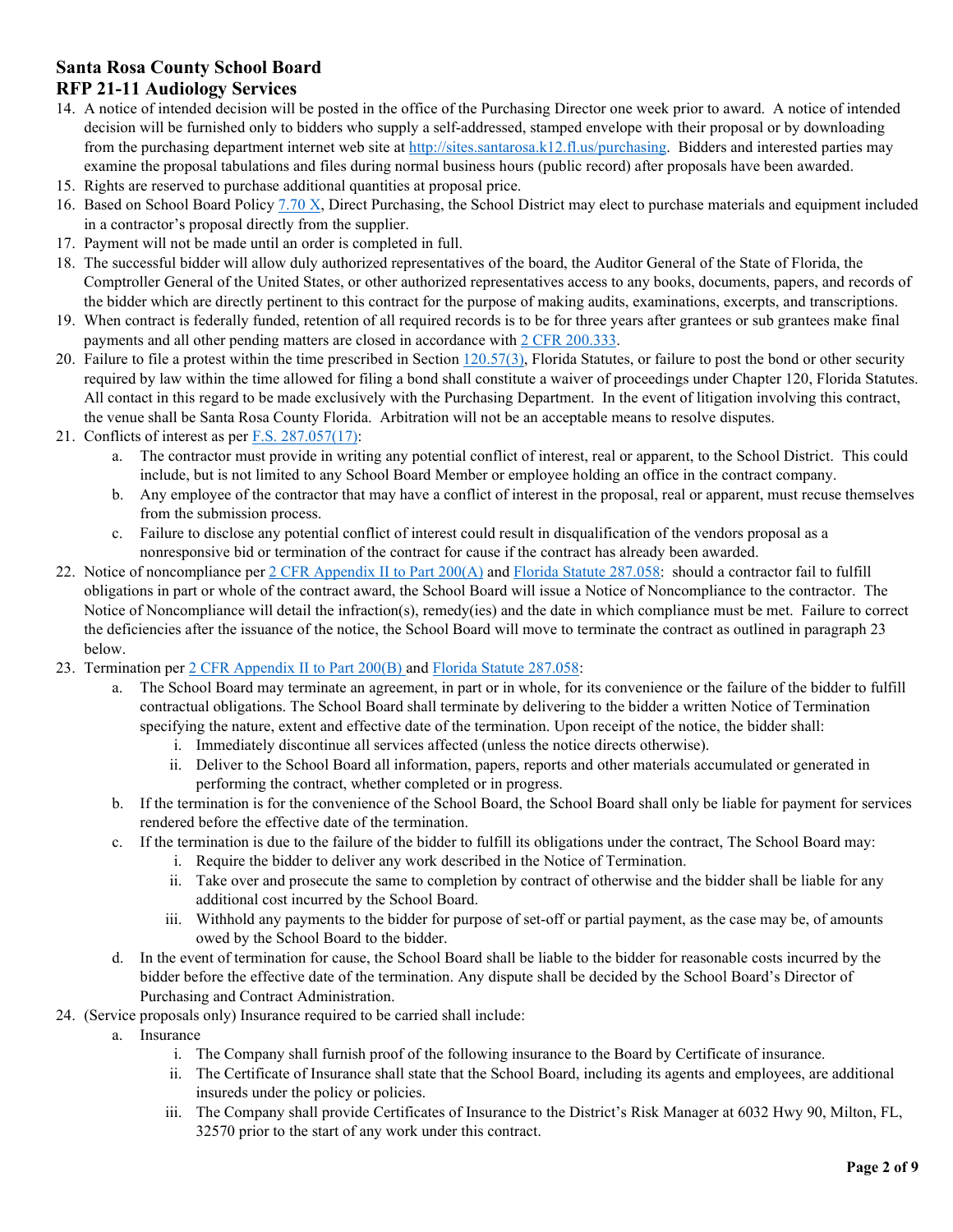# **Santa Rosa County School Board**

#### **RFP 21-11 Audiology Services**

- iv. The Companies insurers shall provide thirty (30) days advance written notice via certified mail in the event of cancellation of any insurance program required by this contract.
- v. All insurance policies shall be issued by companies either of the following qualifications:
- vi. The company must be (1) authorized by subsisting certificates of authority by the Department of Insurance of the State of Florida or (2) an eligible surplus lines insurer under Florida Statutes. In addition, the insurer must have a Best's Rating of "A-" or better and a Financial Size Category of "VI" or better according to the latest edition of Best's Key Rating Guide, Published by A.M. Best company.
- vii. With respect only to Workers' Compensation insurance, the company must be (1) authorized as a group self-insurer pursuant to Florida Statutes or (2) authorized as a commercial self-insurer fund pursuant to Florida Statutes.
- viii. Workers' Compensation Insurance. The Company shall maintain Workers' Compensation coverage as required by Florida Statute 440, covering all Company employees employed in connection with this contract and Employers Liability Insurance with minimum limits of \$1,000,000 per occurrence.
- ix. Comprehensive General Liability Insurance. The Company shall procure and maintain for the life of the contract/agreement, Comprehensive Liability Insurance, Broad Form, including Products and Completed Operations Liability. This policy shall provide coverage for death, bodily injury, personal injury, or property damage that could arise directly or indirectly form performance of the contract. The coverage must be on an occurrence form basis with minimum limits of \$1,000.000 per claim, \$1,000,000 per occurrence, combined single limit for bodily injury and property damage liability
- x. Business Automobile Liability. The Company shall procure and maintain, for the life of the contract/agreement Business Automobile Liability Insurance with minimum limits of \$1,000,000 per claim, \$1,000.000 per occurrence, combined single limit for bodily injury liability and property damage liability. This coverage shall be on an "Any Auto" or "Comprehensive Form" policy. The coverage shall be on an occurrence form policy. In the event the Company does not own any vehicles, hired and non-owned coverage shall be provided in the amounts listed above.
- b. Indemnification / Hold Harmless
	- i. Company shall indemnify the Santa Rosa County School Board and to the fullest extent permitted by law, protect, defend, indemnify and hold harmless the Board, its agents, officers, elected officials, employees and volunteers from and against all claims, actions, liabilities, losses (including economic losses), and costs arising out of any actual or alleged;
	- ii. Bodily injury, sickness, disease or death, or injury to or destruction of tangible property including the loss of use resulting there from, or any other damage or loss arising out of, or claimed to have resulted in whole or in part from any actual or alleged act or omission of the company or subcontractor, any directly or indirectly employed by any of them, or anyone for whose acts any of them may be liable in performance of the work; or
	- iii. Violation of law, statute, ordinance, governmental administration order, rule or regulation by the company in the performance of the work; Liens, claims or actions made by the Company or any subcontractor or other party performing the work.
	- iv. The indemnification obligations hereunder shall not be limited to any extent on the amount, type of damages, compensation or benefits payable by or for the company or any subcontractor under workers' compensation acts, disability benefit acts, other employee benefit acts or any statutory bar.
	- v. Any cost or expense, including attorney's fees, incurred by the board to enforce the contract shall be borne by the company.

Direct all insurance inquiries to Risk Management (850) 983-5007.

- 25. Person or persons submitting a proposal who contends that all or part of the proposal, (record), is exempt from inspection and copying, shall state the basis of the exemption, (on the proposal document, in writing), that he or she contends is applicable to the record. This is to include the statutory citation to an exemption created or afforded by statute.
- 26. Other governmental agencies or governmental agencies which qualify under State Board of Education 6A-1.012 and Board of Governors regulation 18.001 may purchase from this bid if approved by the winning contractor.
- 27. In accordance with Florida Statute 1011.14, funding is subject to availability of appropriated funds.
- 28. **The Jessica Lunsford Act:** The Santa Rosa County School District reserves the right to refuse to accept services from any personnel deemed by the Santa Rosa County School District to be unqualified, disorderly, or otherwise unable to perform assigned work. This law, effective September 1, 2005, affects your business if you, your employees or your agents will have access to school grounds when students are present, have direct contact with students or have access to or control of school funds. A copy of House Bill 1877, which was approved by the Governor on May 2, 2005 (Chapter 2005-28, L.O.F., section 21) may be found by accessing the following link on the internet: [http://laws.flrules.org/files/Ch\\_2005-028.pdf.](http://laws.flrules.org/files/Ch_2005-028.pdf) The requirements of this new law must be met in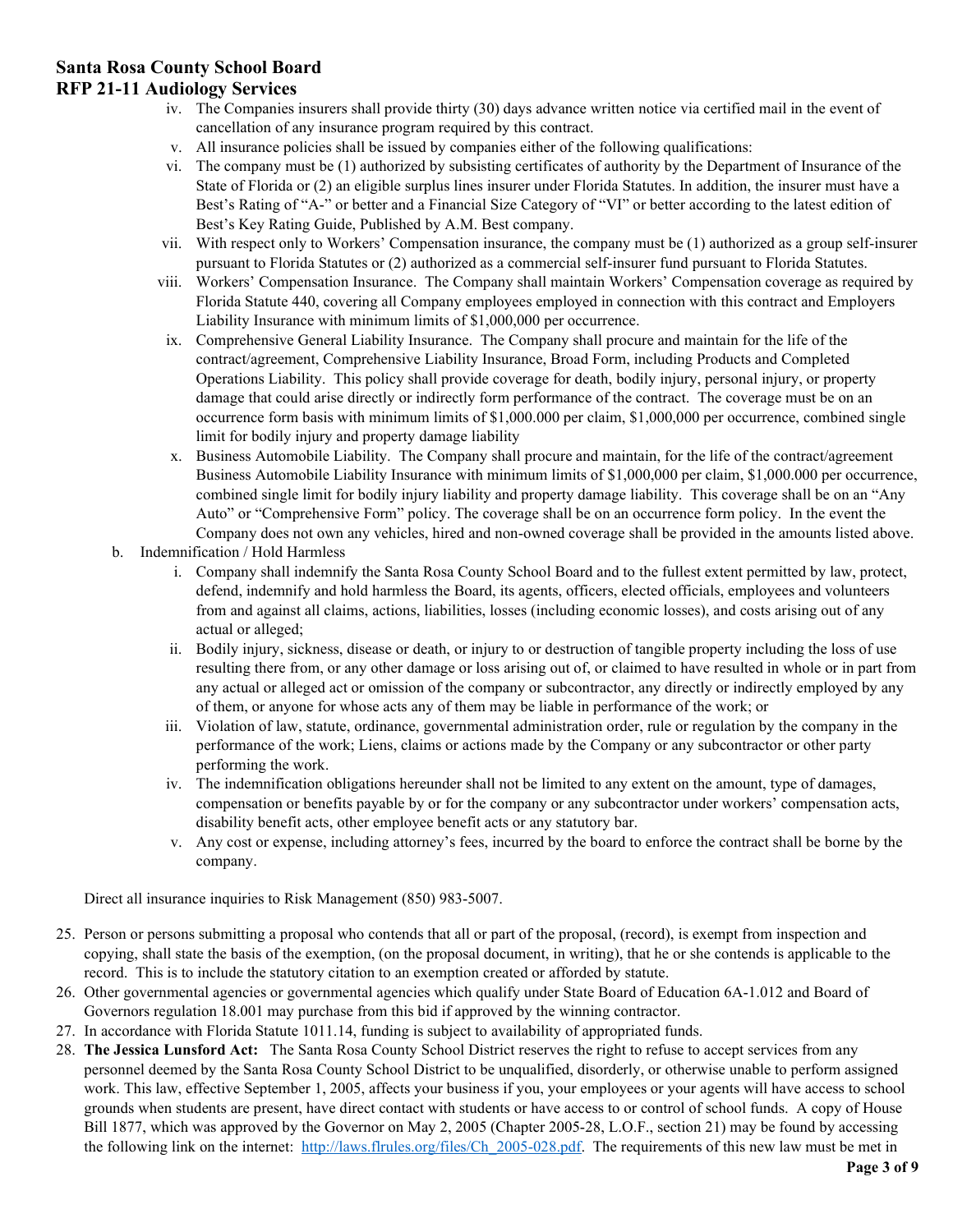### **Santa Rosa County School Board**

### **RFP 21-11 Audiology Services**

order for the School Board to continue working with you. The implementation procedures for this new law, as well as the amendment of July 2007, are posted on our website, at:<http://srcsdhumanresources.weebly.com/jessica-lunsford.html>

- 29. As per [Florida Statute 119.071](http://www.leg.state.fl.us/statutes/index.cfm?App_mode=Display_Statute&Search_String=&URL=0100-0199/0119/Sections/0119.071.html) (Public Records) sealed proposals, proposals or replies received by an agency in response to a competitive solicitation shall be exempt from public inspection or copying until such time as the agency provides notice of an intended decision or until 30 days after opening the proposals, or final replies, whichever is earlier.
- 30. (Service Contracts Only) Pursuant to [Florida Statute 119,](http://www.leg.state.fl.us/statutes/index.cfm?App_mode=Display_Statute&URL=0100-0199/0119/0119ContentsIndex.html&StatuteYear=2017&Title=-%3E2017-%3EChapter%20119) the contractor must follow all public records law.

# **31.IF THE CONTRACTOR HAS QUESTIONS REGARDING THE APPLICATION OF CHAPTER 119, FLORIDA STATUES, TO THE CONTRACTOR'S DUTY TO PROVIDE PUBLIC RECORDS RELATING TO THIS CONTRACT, CONTACT THE CUSTODIAN OF PUBLIC RECORDS AT (850)983-5030, WestE@santarosa.k12.fl.us, OR 6032 HWY 90, MILTON, FLORIDA 32570.**

- 32. A contractor who fails to provide the public records to the School Board within a reasonable time may also be subject to penalties under [Florida Statute 119.](http://www.leg.state.fl.us/statutes/index.cfm?App_mode=Display_Statute&URL=0100-0199/0119/0119ContentsIndex.html&StatuteYear=2017&Title=-%3E2017-%3EChapter%20119)
- 33. The School District has reviewed Florida State purchasing agreements and state term contracts.
- 34. (Online Software Services Only) The District takes the confidentiality and security of our student information very seriously. The contractor must adhere to the following:
	- a. Maintain confidentiality of all data.
	- b. Use provided data only for the specified purpose.
	- c. Take all steps reasonably necessary to protect confidential information and to prevent confidential information from falling in to the public domain or into the possession of unauthorized persons.
	- d. Destroy or return all data to the District upon termination of the contract.
	- e. Encrypt the Data by SSL or other cryptographic method anytime it is transmitted electronically.
	- f. Sign the District's Data Disbursement Confidentiality Disclosure Agreement, yearly, which can be reviewed at this link: <https://www.santarosa.k12.fl.us/docsabc/> or sign the Student Privacy Pledge at [https://studentprivacypledge.org/,](https://studentprivacypledge.org/) in lieu of signing the confidentiality agreement, and remain a valid signatory.
	- g. Provide no-cost support for one of the following methods of federated Single Sign-On through our SSO platform ClassLink (classlink.com), excluding any Clever integration, if student or teacher login is required:
		- i. LTI 1.0 or higher
		- ii. OAuth 2.0
		- iii. SAML
		- iv. ADFS
	- h. Use [IMS Global OneRoster v1.1](https://www.imsglobal.org/activity/onerosterlis) REST API or accept OneRoster CSV files via SFTP using ClassLink Roster Server [\(https://www.classlink.com/rosterserver/\)](https://www.classlink.com/rosterserver/), excluding any Clever handshakes, if student or teacher login is required and service requires rosters. OneRoster integration must use OneRoster enrollments data to create class structures and enroll students.
	- i. Automatically provision (create) accounts on first launch for services that do not require roster data.
- 35. Contractors must comply with the Equal Employment Opportunity provisions of [41 CFR Part 60.](https://www.ecfr.gov/cgi-bin/text-idx?SID=b945a57db1ed5678da2d3548a56e1699&mc=true&tpl=/ecfrbrowse/Title41/41chapter60.tpl) Except as otherwise provided under [41 CFR Part 60,](https://www.ecfr.gov/cgi-bin/text-idx?SID=b945a57db1ed5678da2d3548a56e1699&mc=true&tpl=/ecfrbrowse/Title41/41chapter60.tpl) all contracts that meet the definition of "federally assisted construction contract" i[n 41 CFR Part 60-1.3](https://www.ecfr.gov/cgi-bin/text-idx?SID=b945a57db1ed5678da2d3548a56e1699&mc=true&tpl=/ecfrbrowse/Title41/41chapter60.tpl) must include the equal opportunity clause provided under [41 CFR 60-1.4\(b\),](https://www.ecfr.gov/cgi-bin/text-idx?SID=b945a57db1ed5678da2d3548a56e1699&mc=true&tpl=/ecfrbrowse/Title41/41chapter60.tpl) in accordance with [Executive Order 11246,](https://www.dol.gov/ofccp/regs/statutes/eo11246.htm) "Equal Employment Opportunity" (30 FR 12319, 12935, 3 CFR Part, 1964-1965 Comp., p. 339), as amended by Executive Order 11375, "Amending Executive Order 11246 Relating to Equal Employment Opportunity," and implementing regulations at [41 CFR part 60,](https://www.ecfr.gov/cgi-bin/text-idx?SID=b945a57db1ed5678da2d3548a56e1699&mc=true&tpl=/ecfrbrowse/Title41/41chapter60.tpl) "Office of Federal Contract Compliance Programs, Equal Employment Opportunity, Department of Labor."
- 36. Contractors must comply with the Copeland "Anti-Kickback" Act [\(40 U.S.C. 3145\)](http://uscode.house.gov/view.xhtml?req=granuleid%3AUSC-prelim-title40-chapter31-subchapter4&edition=prelim), as supplemented by Department of Labor regulations [\(29 CFR Part 3,](https://www.ecfr.gov/cgi-bin/text-idx?SID=d83cb8b7cd4367dad303324c29d5caff&mc=true&node=pt29.1.3&rgn=div5) "Contractors and Subcontractors on Public Building or Public Work Financed in Whole or in Part by Loans or Grants from the United States"). The contractor is prohibited from inducing, by any means, any person employed in the construction, completion, or repair of public work, to give up any part of the compensation to which he or she is otherwise entitled. All suspected or reported violations will be reported to the Federal awarding agency.
- 37. Contract Work Hours and Safety Standards Act [\(40 U.S.C. 3701-3708\)](https://www.gpo.gov/fdsys/pkg/USCODE-2011-title40/pdf/USCODE-2011-title40-subtitleII-partA-chap37.pdf). Where applicable, all contracts awarded by the non-Federal entity in excess of \$100,000 that involve the employment of mechanics or laborers must include a provision for compliance with 40 [U.S.C. 3702](https://www.gpo.gov/fdsys/pkg/USCODE-2011-title40/pdf/USCODE-2011-title40-subtitleII-partA-chap37.pdf) and [3704,](https://www.gpo.gov/fdsys/pkg/USCODE-2011-title40/pdf/USCODE-2011-title40-subtitleII-partA-chap37.pdf) as supplemented by Department of Labor regulations [\(29 CFR Part 5\)](https://www.ecfr.gov/cgi-bin/text-idx?SID=d83cb8b7cd4367dad303324c29d5caff&mc=true&node=pt29.1.5&rgn=div5). Under [40 U.S.C. 3702](https://www.gpo.gov/fdsys/pkg/USCODE-2011-title40/pdf/USCODE-2011-title40-subtitleII-partA-chap37.pdf) of the Act, each contractor must be required to compute the wages of every mechanic and laborer on the basis of a standard work week of 40 hours. Work in excess of the standard work week is permissible provided that the worker is compensated at a rate of not less than one and a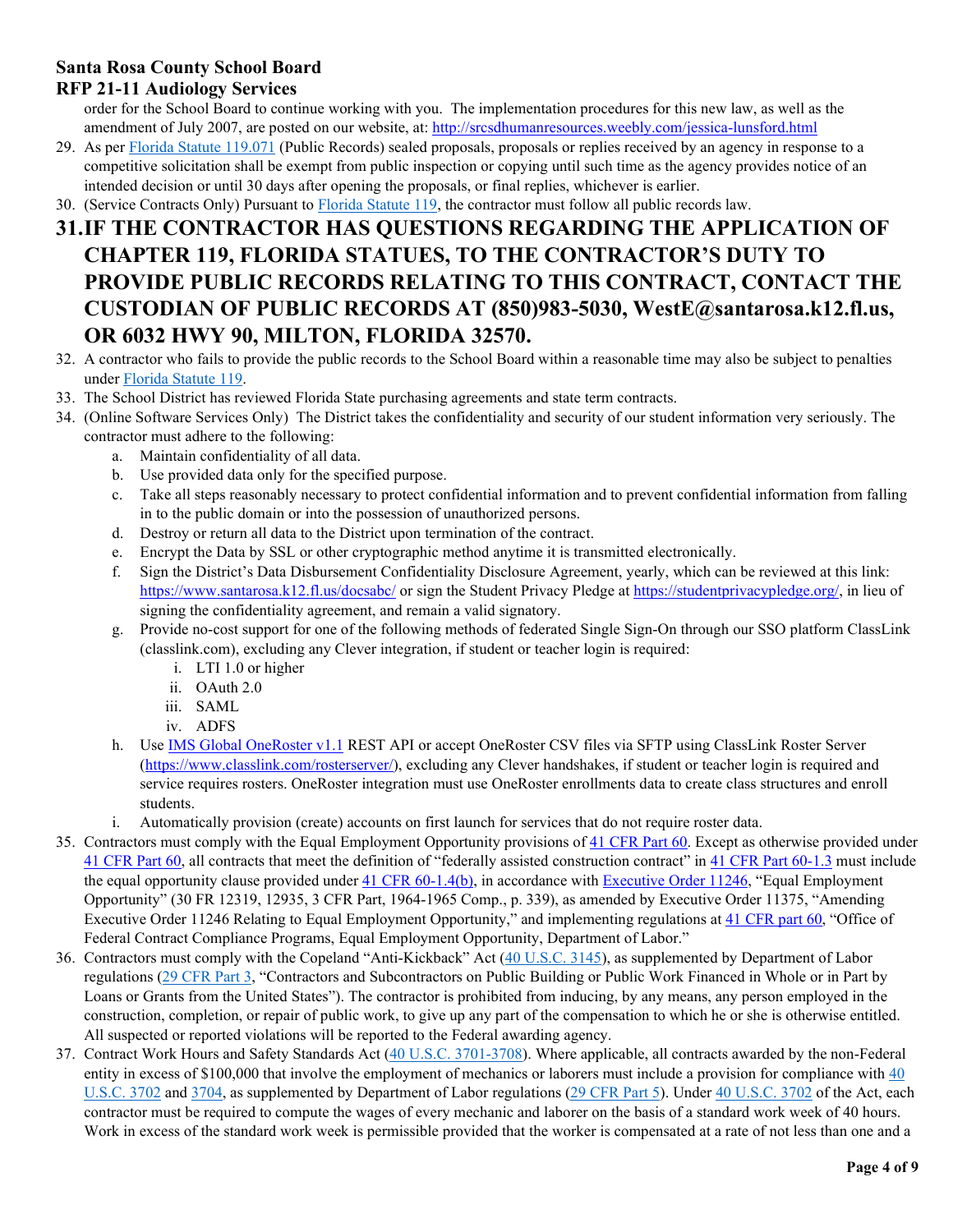# **Santa Rosa County School Board**

### **RFP 21-11 Audiology Services**

half times the basic rate of pay for all hours worked in excess of 40 hours in the work week. The requirements of [40 U.S.C. 3704](https://www.gpo.gov/fdsys/pkg/USCODE-2011-title40/pdf/USCODE-2011-title40-subtitleII-partA-chap37.pdf) are applicable to construction work and provide that no laborer or mechanic must be required to work in surroundings or under working conditions which are unsanitary, hazardous or dangerous. These requirements do not apply to the purchases of supplies or materials or articles ordinarily available on the open market, or contracts for transportation or transmission of intelligence.

- 38. Rights to Inventions Made Under a Contract or Agreement. If the Federal award meets the definition of "funding agreement" under [37 CFR §401.2 \(a\)](https://www.ecfr.gov/cgi-bin/text-idx?SID=d83cb8b7cd4367dad303324c29d5caff&mc=true&node=pt37.1.401&rgn=div5) and the recipient or subrecipient wishes to enter into a contract with a small business firm or nonprofit organization regarding the substitution of parties, assignment or performance of experimental, developmental, or research work under that "funding agreement," the recipient or subrecipient must comply with the requirements of [37 CFR Part 401,](https://www.ecfr.gov/cgi-bin/text-idx?SID=d83cb8b7cd4367dad303324c29d5caff&mc=true&node=pt37.1.401&rgn=div5) "Rights to Inventions Made by Nonprofit Organizations and Small Business Firms Under Government Grants, Contracts and Cooperative Agreements," and any implementing regulations issued by the awarding agency.
- 39. Contractors with awarded contracts in the amount in excess of \$150,000 agree to comply with all applicable standards, orders or regulations issued pursuant to the Clean Air Act  $(42 \text{ U.S.C. } 7401-7671q)$ . Violations must be reported to the Federal awarding agency and the Regional Office of the Environmental Protection Agency (EPA).
- 40. Contractors with awarded contracts in the amount in excess of \$150,000 agree to comply with all applicable standards, orders or regulations issued pursuant to the Federal Water Pollution Control Act as amended [\(33 U.S.C. 1251-1387\)](https://www.gpo.gov/fdsys/pkg/USCODE-2011-title33/pdf/USCODE-2011-title33-chap26.pdf). Violations must be reported to the Federal awarding agency and the Regional Office of the Environmental Protection Agency (EPA).
- 41. Debarment and Suspension (Executive Orders 12549 and 12689)—A contract award (see  $2$  CFR 180.220) will not be made to parties listed on the governmentwide exclusions in the System for Award Management (SAM), in accordance with the OMB guidelines at  $2$ [CFR 180](https://www.ecfr.gov/cgi-bin/text-idx?SID=d83cb8b7cd4367dad303324c29d5caff&mc=true&node=pt2.1.180&rgn=div5) that implement Executive Orders 12549 (3 CFR part 1986 Comp., p. 189) and 12689 (3 CFR part 1989 Comp., p. 235), "Debarment and Suspension." SAM Exclusions contains the names of parties debarred, suspended, or otherwise excluded by agencies, as well as parties declared ineligible under statutory or regulatory authority other than Executive Order 12549.
- 42. Byrd Anti-Lobbying Amendment [\(31 U.S.C. 1352\)](https://www.gpo.gov/fdsys/pkg/USCODE-2010-title31/pdf/USCODE-2010-title31-subtitleII-chap13-subchapIII-sec1352.pdf)—Contractors that apply or bid for an award exceeding \$100,000 must file the required certification. Each tier certifies to the tier above that it will not and has not used Federal appropriated funds to pay any person or organization for influencing or attempting to influence an officer or employee of any agency, a member of Congress, officer or employee of Congress, or an employee of a member of Congress in connection with obtaining any Federal contract, grant or any other award covered by [31 U.S.C. 1352.](https://www.gpo.gov/fdsys/pkg/USCODE-2010-title31/pdf/USCODE-2010-title31-subtitleII-chap13-subchapIII-sec1352.pdf) Each tier must also disclose any lobbying with non-Federal funds that takes place in connection with obtaining any Federal award. Such disclosures are forwarded from tier to tier up to the non-Federal award.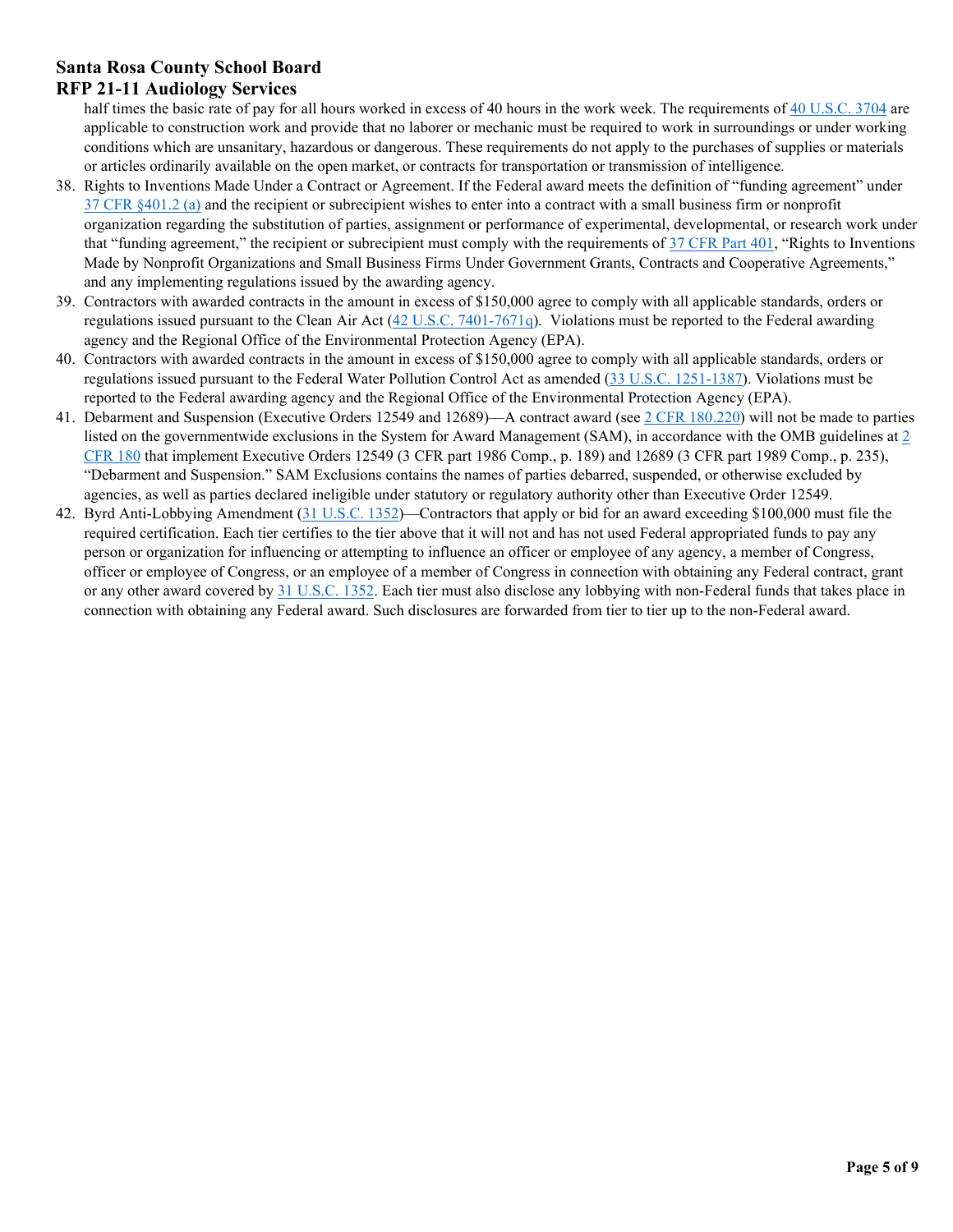# **Santa Rosa County School Board RFP 21-11 Audiology Services \*\*\* PROPOSAL SPECIFICATIONS \*\***\*

The Santa Rosa County School Board, Milton Florida, solicits your company to submit a proposal on "RFP 21-11 Audiology Services" as listed in this proposal request. All terms and conditions below are a part of this proposal request. No proposals will be accepted unless these terms and conditions have been met. Rights are reserved to reject any and all proposals and to waive technicalities. Proposals which are not submitted in accordance with this proposal request will be rejected.

**Term of Contract** - The contract resulting from this proposal shall be for a five (5)-year period, with the option to renew for (5) five additional (1) one-year periods, if funded, beginning on or about **December 10, 2021** and ending **December 09, 2026**. Either party may cancel the contract, without reason, with written notification. Cancellation must be in writing and received one hundred twenty (120) days prior to **December 9th** of each contract year. Silence from both parties will be considered as acceptance for another contract year at the same terms and conditions. This condition is not to preclude providing the lowest possible price based on current economic conditions. If economic conditions warrant a change in the conditions or terms of the contract, either party may exercise the cancellation privilege on the next anniversary date without prejudice. The resulting contract from this proposal may be canceled by the Santa Rosa County School Board, at any time, for the contractor's failure to comply with proposal specifications. Funding for this proposal is subject to availability of appropriated funds. Invoices are to be broken down and detailed as per items listed on proposal form and will be audited for the length of this contract.

**Evaluation of Proposals** - A committee will review and rank proposals based on various factors, including but not limited to company history, qualifications, location, performance references, responsiveness and price. Presentations may be requested of the top ranked contractors. If necessary, the committee will enter into negotiations with the company that receives the number one ranking.

**Submission of Proposals** – All proposals must be submitted electronically through BidNet Direct portal only, located at [https://www.floridabidsystem.com](https://www.floridabidsystem.com/) prior to **3:00 PM CST, November 12, 2021.** All documents requested shall be uploaded by the vendor to the BidNet Direct portal. Proposals submitted will be publicly reviewed in the Director of Purchasing and Contract Administrator's office at **3:15 PM CST, November 12, 2021,**  to be acknowledged and referred to the Purchasing Manager for tabulation and to the Committee for evaluation. The notice of intended decision will be posted by **4:00PM CST, December 02, 2021**. The contract award will be at the School Board meeting of **December 09, 2021**, or a later date if additional study is required. Those submitting proposals and interested parties are invited and encouraged to attend both the opening and award. Only the names of the companies submitting a proposal will be announced verbally at the RFP opening per Florida Statute 119.071.

Visit<https://sites.santarosa.k12.fl.us/purchasing/registration/intro.htm> to register with BidNet Direct in order to submit a bid for this solicitation.

The notice of intended decision will be posted by the Purchasing Department by **December 02, 2021, 4:00 PM CST** on the BidNet Direct portal and on the District website at [http://www.santarosa.k12.fl.us/purchasing.](http://www.santarosa.k12.fl.us/purchasing)

**Questions and Answers** – Questions are to be submitted electronically through the BidNet Direct portal no later than **November 04, 2021, 4:00 PM CDT**. Questions will be reviewed and those determined to be relevant to the RFP will be answered and posted by **November 05, 2021, 4:00 PM CDT** to the BidNet Direct portal.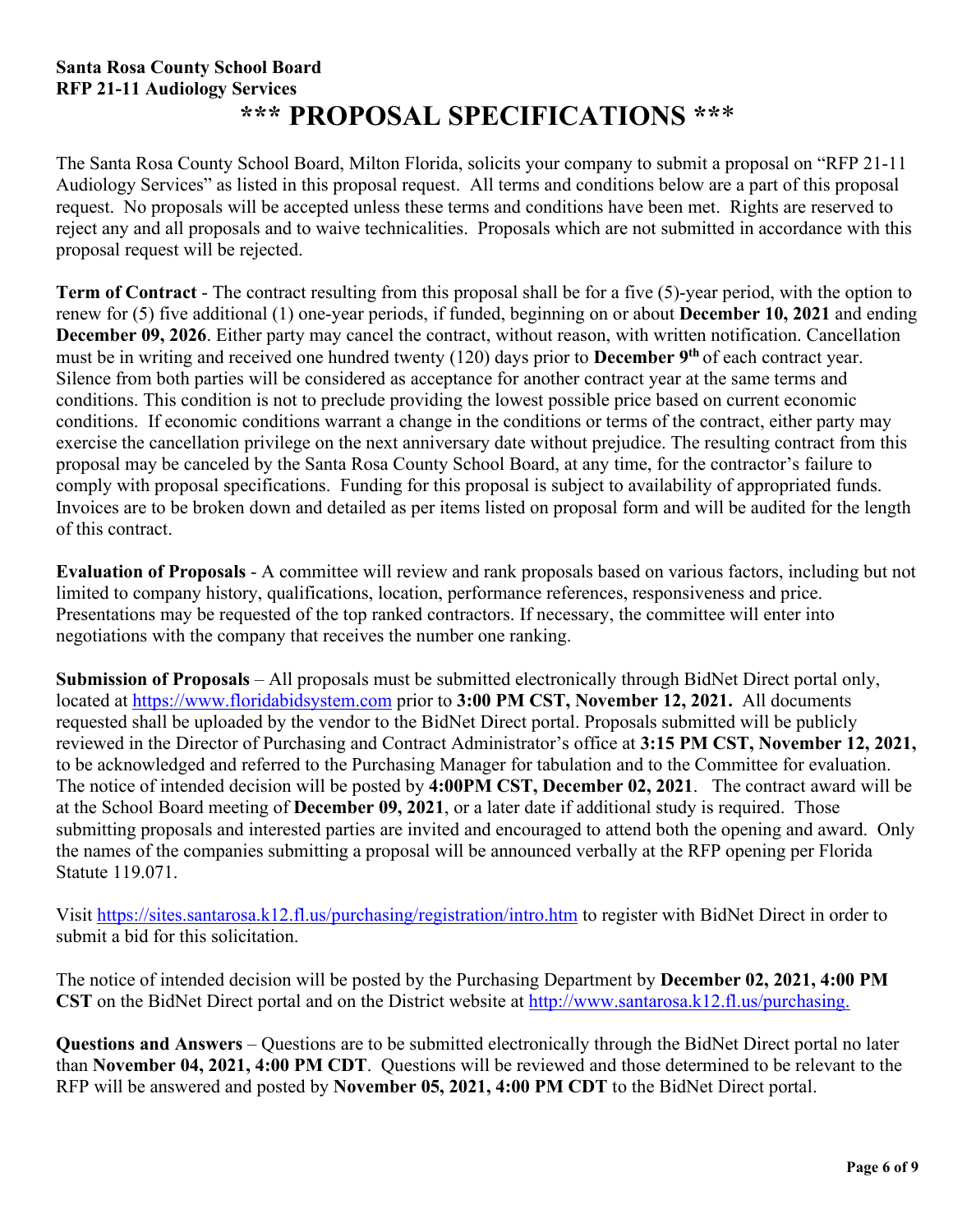### **Santa Rosa County School Board RFP 21-11 Audiology Services SCOPE OF WORK**

- 1. Audiology Services
	- 1.1. The Provider must hold a current license to practice audiology in the State of Florida.
	- 1.2. The Provider will provide audiology services for the students of Santa Rosa County for a total of billable 760 hours.
		- 1.2.1. Two (2) eight (8) hour days per week for 46 weeks
		- 1.2.2. Four (4) additional six (6) hour days
		- 1.2.3. Services include, but not limited to the following:
			- 1.2.3.1. Provide full audiological evaluations at the Audiology Clinic and provide a full report to the parents and teachers.
			- 1.2.3.2. Provide Tympanometry and OAE evaluations
			- 1.2.3.3. Screen Pre-K students transitioning to Kindergarten
			- 1.2.3.4. Provide recommendations for audiological devices for student use in the classroom.
			- 1.2.3.5. Provide assistance with installation and troubleshooting portable classroom sound field systems
			- 1.2.3.6. Provide school visits to students within the Deaf and Hard of Hearing (DHH) ESE Program as needed and/or requested by supervisor
			- 1.2.3.7. Maintain inventory of ear level devices including but not limited to audio shoes, receivers, and mini mics.
			- 1.2.3.8. Advise and assist DHH teachers and program facilitator in audiology related services.
			- 1.2.3.9. Stay current and up to date in audiology research and trends within the educational setting.
			- 1.2.3.10. Perform minor repairs to personal hearing aids such as making earmold impressions, changing tubing and replacing batteries.
			- 1.2.3.11. Provide recommendations to parents and DHH teachers when new ear molds are needed for a student.
			- 1.2.3.12. Provide instruction to staff working with students using classroom sound field, ear level devices, teacher transmitters (microphones) and other devices as requested.

### 2. Invoicing

- 2.1. The Provider will submit an invoice to the Contract Manager [ESE Department (850) 983-5569] monthly billable hours, mileage and tolls. The invoice must include:
	- 2.1.1. A detailed daily log of hours worked each day.
	- 2.1.2. A detailed daily log of miles traveled each day.
	- 2.1.3. A detailed daily log of tolls each day with supporting copies of toll receipts.
- 2.2. Mileage will be invoiced at the current School District rate (currently set at \$.445) and tolls will be invoiced at cost.
- 3. Return of Funds
	- 3.1. To return to the Board any overpayments due to unearned funds or funds disallowed pursuant to the terms of this contract that were disbursed to the Provider by the School District. The Provider shall return any overpayment to the Board within fifty-five (55) calendar days after either discovery or notification of the overpayment. In the event that the Provider or its independent auditors discovers an overpayment has been made, the Provider shall repay said overpayment within fifty-five (55) calendar days without prior notification from the Board. In the event that the Board first discovers an overpayment has been made, the Board will notify the Provider by letter of such finding.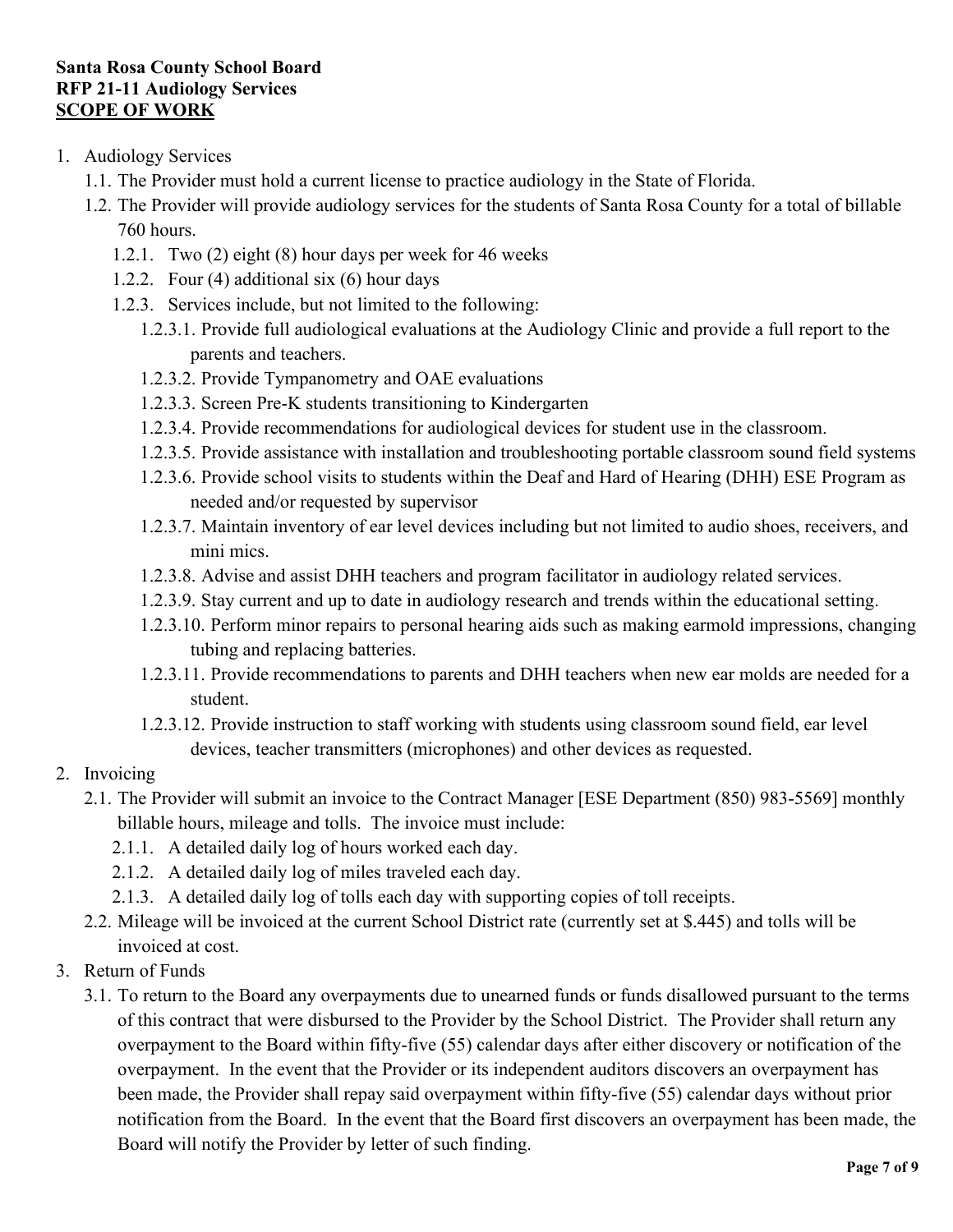#### **Santa Rosa County School Board RFP 21-11 Audiology Services**

- 3.2. Requirements of Section 287.058, Florida Statues:
	- 3.2.1. To submit bills for fees or other compensation for services or expenses in sufficient detail for a proper pre-audit and post-audit thereof.
	- 3.2.2. To provide units of deliverables, including reports, findings, and drafts to be received and accepted by the contract manager prior to payment.
- 3.3. To allow public access to all documents, papers, letters, or other materials subject to the provisions of Chapter 119, Florida Statutes, and made or received by the Provider in conjunction with this contract. It is expressly understood that substantial evidence of the Provider's refusal to comply with this provision shall constitute a breach of contract
- 4. If the Provider fails to do so, all right to payment is forfeited, and the Board will not honor any requests submitted after the aforesaid time period. Any payment due under the terms of this contract may be withheld until all evaluation and financial reports due from the Provider and necessary adjustments thereto, have been approved by the Board.
- 5. Audits and Records
	- 5.1. To maintain books, records, and documents (including storage media) in accordance with generally accepted accounting procedures and practices which sufficiently and properly reflect all revenue and expenditures of funds provided by the Board under this contract for a period of three (3) years, as per State of Florida General Records Schedule GS7 for Public Schools, after termination of this contract, or if an audit has been initiated and audit findings have not been resolved at the end of three (3) years, the records shall be retained until resolution of the audit findings.
	- 5.2. To assure that these records shall be subject at all reasonable times to inspect, review, or audit by state personnel and other personnel duly authorized by the board.
	- 5.3. To maintain and file with the Board such progress, fiscal inventory, and other reports as the Board may require within the period of this contract. Such reporting requirement must be reasonable given the scope and purpose of this contract.
- 6. Background Screening
	- 6.1. Provider will comply with all requirements of Sections 1012.32 and 1012.465, Florida Statutes by certifying that the Provider and all its employees who provide services under this contract have completed the background screening required by the referenced statutes and meet the standard established by the statutes. The Provider shall maintain the certification for review by designated school officials. The certification will be provided to the school in advance of the Provider providing any services on campus while students are present.
	- 6.2. The Provider will bear the cost of acquiring the background screening required by Section 1012.32, F.S. and any fee imposed by the Florida Department of Law Enforcement to maintain the fingerprints provided with respect to Provider and its employees.
	- 6.3. Provider shall maintain a list of its employees who have completed background screening as required by the referenced statutes and meet the statutory requirements. Provider will update these lists if any employee listed fails to meet the statutory standards or new employees who have completed the background check and meet standards are added.
	- 6.4. Provider agrees that in the event the Provider or any employee who the Provider has certified as completing the background check and meeting the statutory standard then is convicted of any disqualifying offense, the Provider shall not permit said employee on school property.